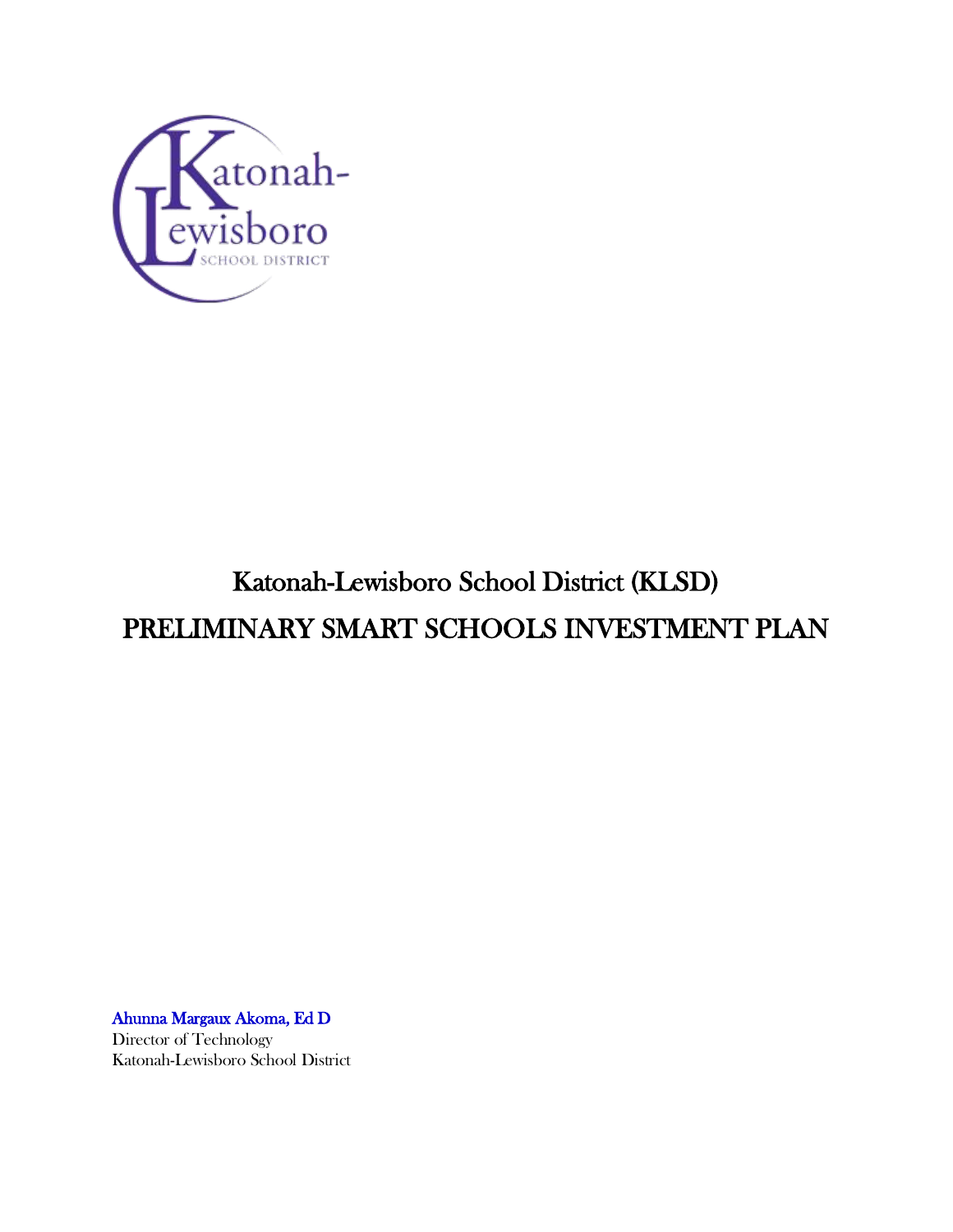# TABLE OF CONTENTS

- I. INTRODUCTION
- II. TECHNOLOGY INFRASTRUCTURE PRECONDITIONS
- III. SMART SCHOOLS INVESTMENT PLAN GOALS (ALIGNMENT WITH TECH PLAN SURVEY)
- IV. PURCHASE PLAN & ALLOCATION OF FUNDS (USE TABLES AS PROVIDED BY NYSED)
- V. PROFESSIONAL DEVELOPMENT
- VI. SUSTAINABILITY
- VII. INVESTMENT PLAN TIMELINE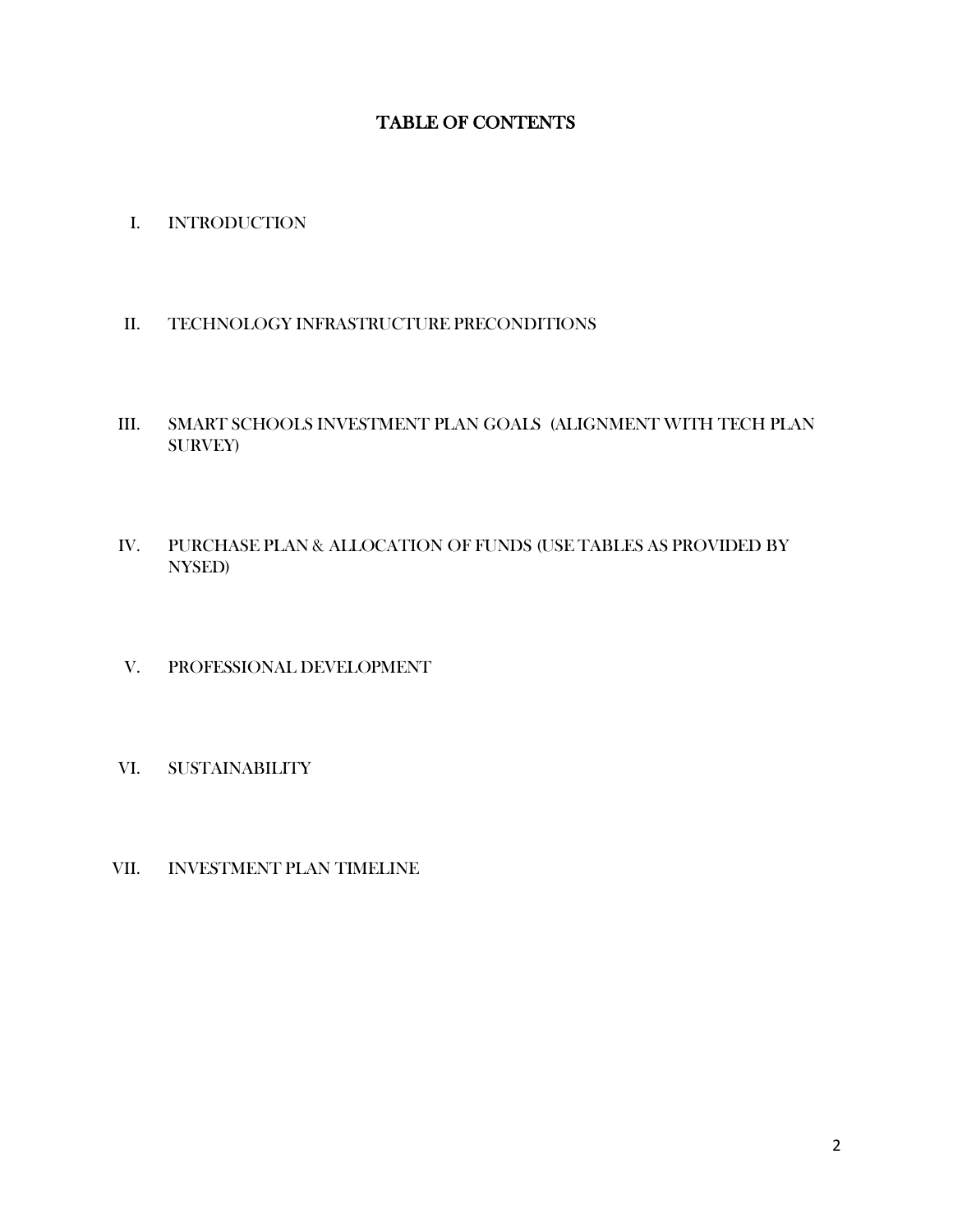# I. Introduction

In November 2014, New York State's voters approved the Smart Schools Bond Act (SSBA). The KLSD's allocation is \$707,779. The following are allowable uses of the SSBA funds: 1) Educational Technology Equipment 2) High-speed Broadband or Wireless Internet Connectivity, 3) Capital Projects to update facilities to accommodate pre-kindergarten programs, and 4) Capital Projects to install High-Tech Security Systems.

The State requires that districts submit an instructional technology plan for approval. KLSD's plan was submitted and approved in October 2015. As outlined in the plan, KLSD intends to spend the SSBA funds on the following two areas that are in most need of improvement. They are high-speed broadband connectivity of our buildings and high-tech security system. During the October 1, 2015 Board of Education meeting, a presentation was made to apprise the Board and community of the District's general direction for expending the SBBA fund allocation.

# II. TECHNOLOGY INFRASTRUCTURE PRECONDITIONS (justification of need)

Currently, our school buildings in the District are interconnected and share a backbone ISP connection to district of a 100 Mbps TLS via the Lower Hudson Regional Information Center and Verizon. Upgrading our internal connections (building to building) to a managed fiber topology will increase the efficiency of our data communications. We will be able to consolidate and exceed the minimum connectivity requirement of 100 Mbps per 1,000 students as established by the Smart Schools Bond Act. The funds allocated to our schools will be prioritized to School Connectivity in order to implement managed fiber and increase our building to building connections from 100 Mbps to 10 Gbps.

In addition to upgrading to managed fiber, we also plan to upgrade our wireless infrastructure to be able to accommodate the new laptops and other wireless devices in the District. On a given day, there are 1,200 wireless devices connected at our high school alone. Therefore, we need to upgrade to AC wireless access points and for access point density to cover all areas where District and students' BYOD devices are in use.

Over the past few years, the District has invested in increasing students' and teachers' access to desktop and laptop computers, iPads, and other devices. In all schools there are stationary and mobile computer labs, iPad carts, windows-based tablets, interactive whiteboards and other display technologies. Based on these investments and a continuing refresh cycle of computers that are five years old, the most effective way to expend the SSBA fund is in building a broadband infrastructure through managed fiber, for efficient data transmission between buildings, and upgrading our wireless infrastructure to handle increasing number of wireless laptops and electronic devices.

Lastly, the District also values student and staff safety and will invest the remainder of the funds on upgrading our aging IP security system. We started the first phase of upgrading our security system by installing a new security server. The next phase will include replacing old cameras with new high-resolution cameras, and adding additional security servers. The higher resolution video feeds from the new cameras will also require a fiber-based broadband WAN connection. The following section outlines the preliminary investment plan.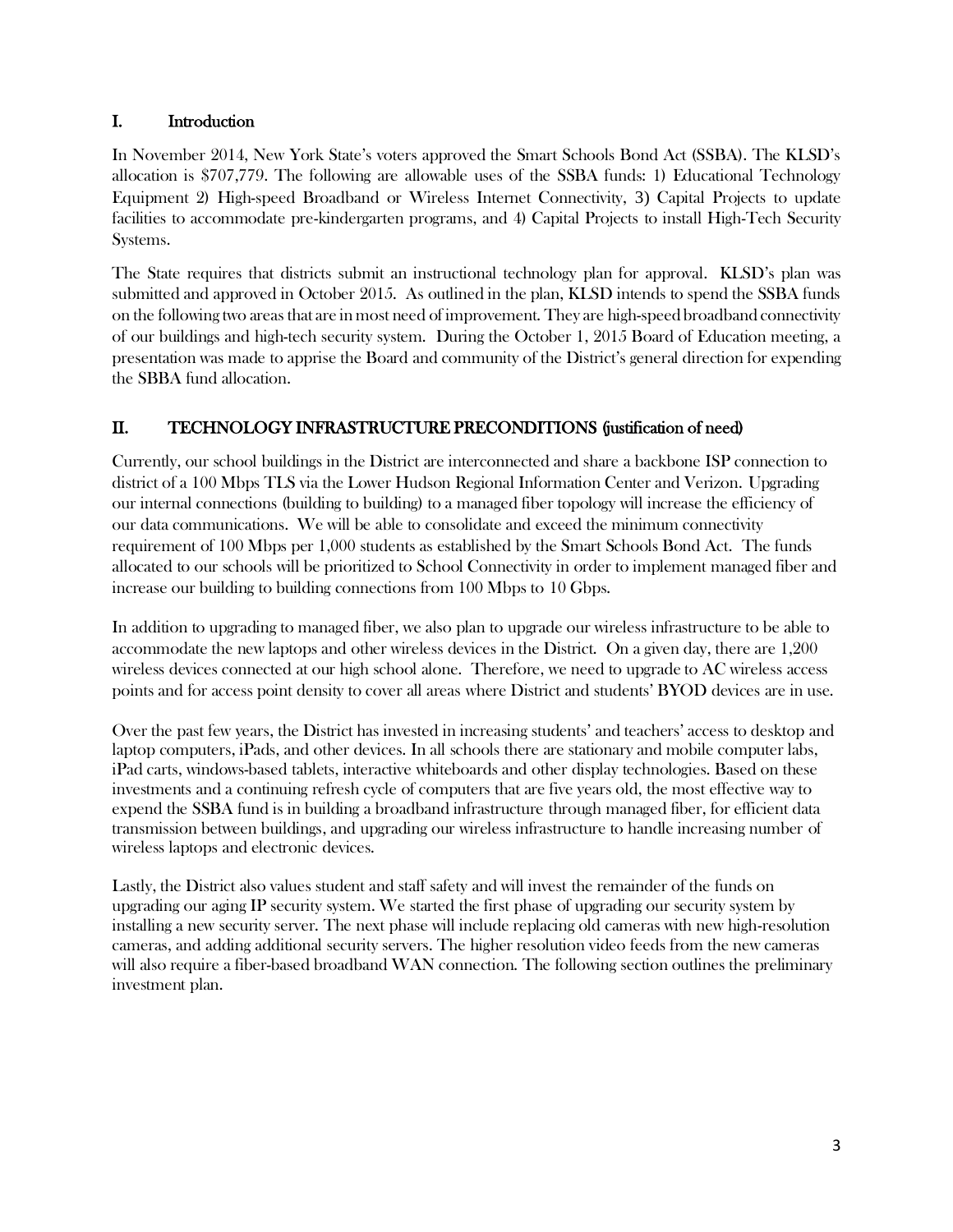# III. SMART SCHOOLS INVESTMENT PLAN GOALS (ALIGNMENT WITH TECH PLAN SURVEY)

Our district has set as a priority the development of a strong and robust network infrastructure in order to support the use of technology in the classroom. This initial investment in infrastructure of IT will provide increased access for teachers and students to rich content and therefore a greater opportunity of engagement in the learning process, enhancing their ability to use appropriate technologies to support learning, critically analyze and apply information, integrate content material, master fundamental skills and core curricula, and solve real-life problems.

This will prepare our students to be productive citizens in a global society in the 21st century. Learning is a process that includes the students, the family, the community and the school. With the use of telecommunication and network services, students and their families will gain access to school resources. It is the District's goal to incorporate evolving technology systems and practices to support teaching and learning, as well as communication within the community.

#### The Goals of the Long Range Plan for Technology

The District's plan for technology's instructional design includes the following goals:

- Provide increased opportunities for student to be active participants in their learning and to accommodate different learning styles.
- Develop students' skills in gathering, analyzing, synthesizing, and using information.
- Develop students' critical thinking and problem-solving skills.
- Enhance communication through a variety of media.
- Support current curricula and be flexible enough to adapt to the changing needs of future curricula.
- Support and enhance the development and refinement of technology-based skills across grade levels.
- Support and enhance an interdisciplinary approach to learning.
- Provide direct access to a variety of data and programs through school-wide networks and virtual/online learning opportunities.
- Support alternative forms of assessing student performance.
- Develop students' skills in using software applications which can transfer to college/career/internship environments.
- Provide for opportunities for collaboration on the local, state and global levels.
- Develop skills for Digital Citizenship.
- Foster leadership and responsibility.
- Create a community of 21st century learners.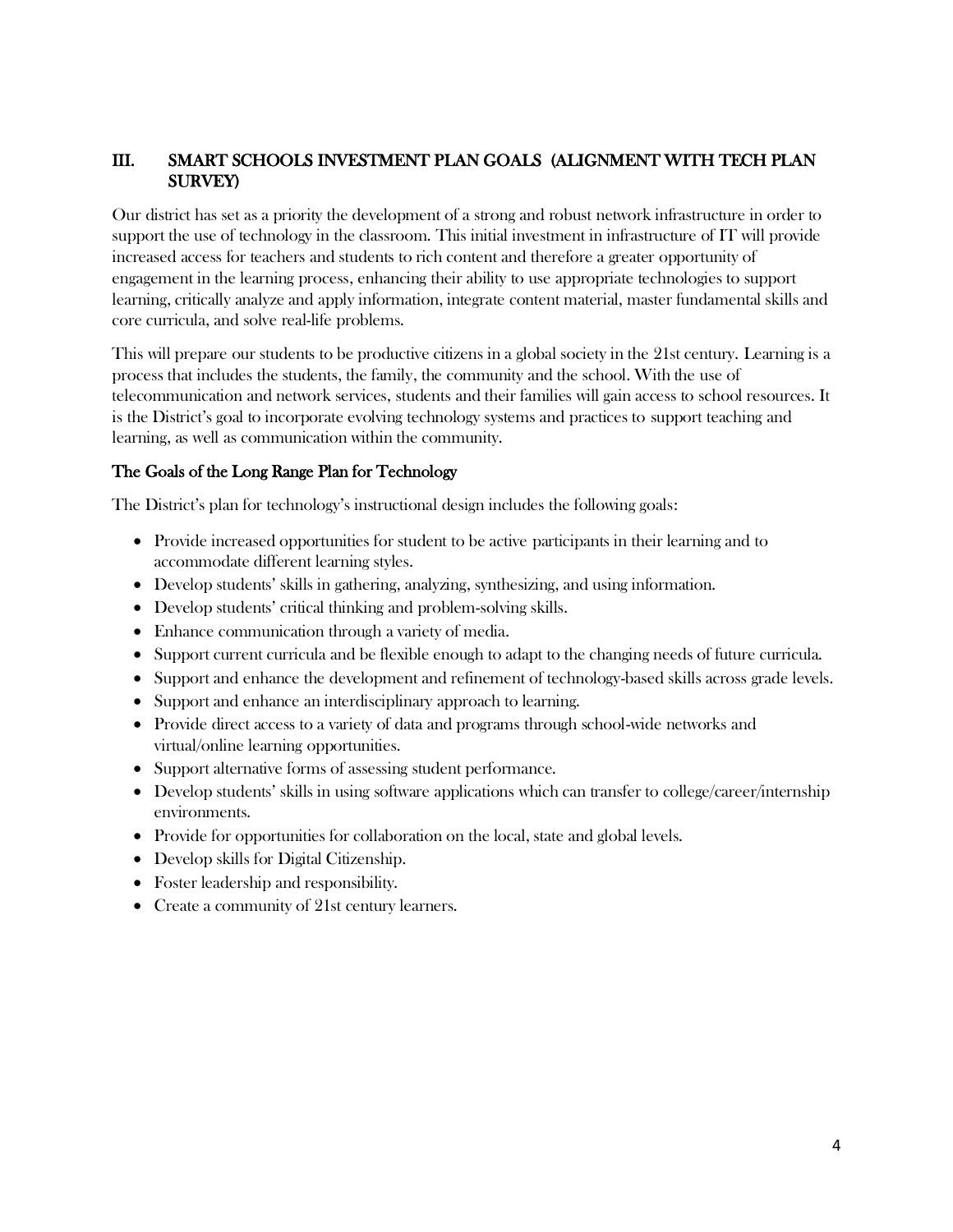# IV. PURCHASE PLAN & ALLOCATION OF FUNDS

#### TABLE: SMART SCHOOL ALOWABLE EXPENDITURE-BUDGET CATEGORY

| <b>Budget Category</b>                   | <b>Sub Allocation</b> |
|------------------------------------------|-----------------------|
| School Connectivity                      | \$463,324.57          |
| Classroom Technology                     |                       |
| Kindergarten Classrooms                  |                       |
| <b>Replacement of Classroom Trailers</b> |                       |
| High-Tech Security Features              | \$244,474.43          |
| <b>Unallocated Funds</b>                 |                       |
| Total                                    | \$707,779.00          |

#### **School Connectivity**

The funds allocated in the School Connectivity budget category will be used to implement managed fiber technology for up to 10 gigabit connection between buildings. Currently, the schools in the District are far apart and connected through a 100 megabit TLS, which hinders efficient data communications between buildings and causes notable delays in data transmission. Building a fiberbased broadband infrastructure will enable the District to consolidate the wide area network for more efficient operation and will support our needs now and into the future.

# SSBA Connectivity Projects for Schools Sub-Allocation Network/Access Costs  $\frac{$463,324.57}{}$ Outside Plant Costs \$ 0 School Internal Connections and Components  $$0$ Professional Services  $\overline{\hspace{1.5cm}80}$ Testing  $\qquad \qquad \text{S} 0$ Other Upfront Costs  $$0$ Other Costs  $$ 0$ **TOTALS** \$463,324.57

#### SSBA Funds Sub-Allocation Category: School Connectivity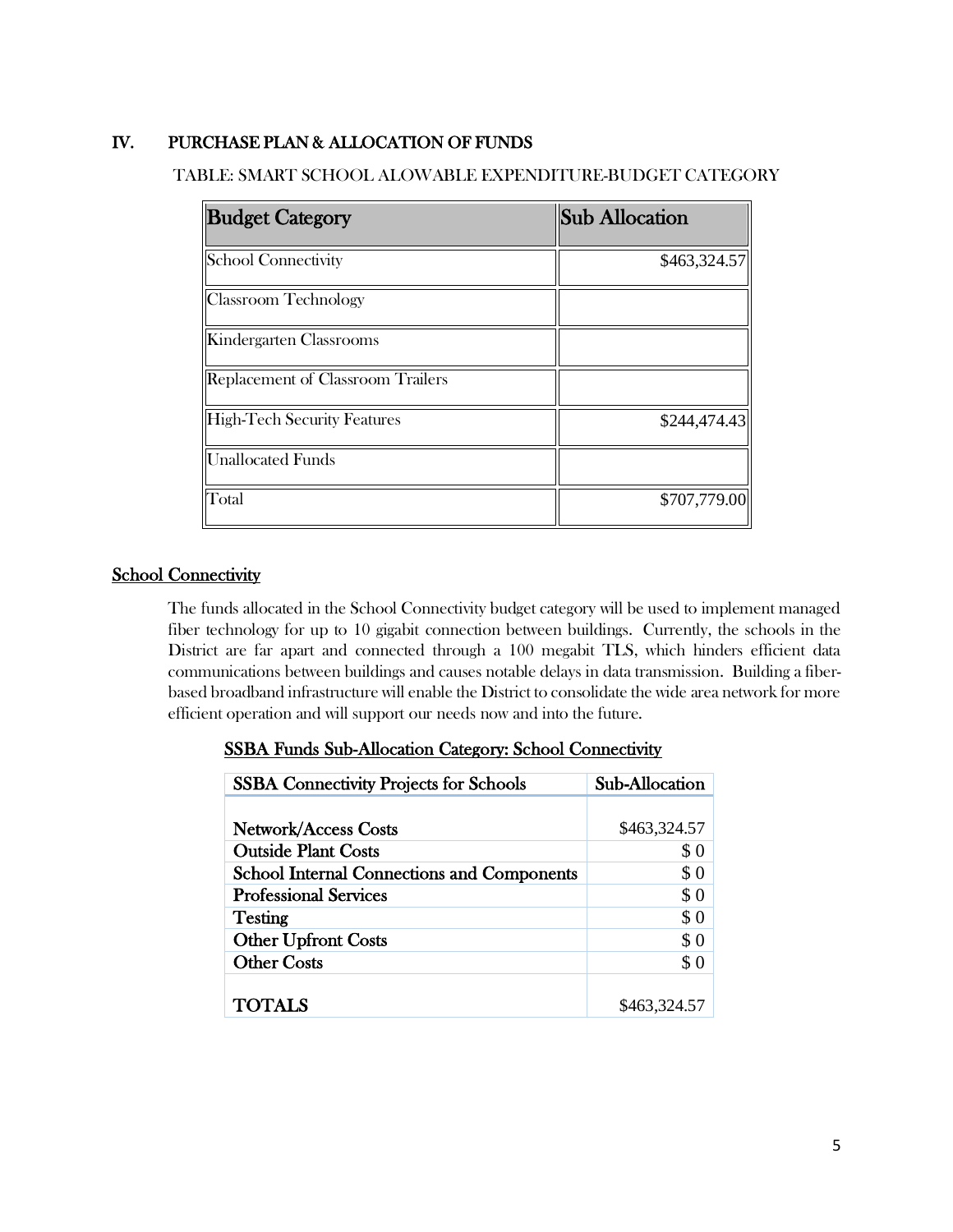#### High-Tech Security Features

The District has security cameras that are over eight years old, already obsolete and at end of life. Our intent is to upgrade and extend the coverage of the High Definition Cameras in our buildings to ensure a safe environment for students and the school community.

| <b>SSBA High-Tech Security Features</b>                        | Sub -<br>Allocation |
|----------------------------------------------------------------|---------------------|
| <b>Capital-Intensive Project (Standard Review)</b>             | -80                 |
| Main Entrance Electronics Security System (Streamlined Review) | \$244,474.43        |
| Main Entrance Entry Control System (Streamlined Review)        | \$0                 |
| <b>Approved Door Hardening Project (Streamline Review)</b>     | \$0                 |
| <b>Other Costs</b>                                             | \$0                 |
| TOTAL S                                                        |                     |

# SSBA Funds Sub-Allocation Category: High-Tech Security Features

#### V. PROFESSIONAL DEVELOPMENT

Katonah Lewisboro School District views ongoing professional development as a necessary part of every initiative both instructional and administrative. Even though the SSBA funding does not support Professional Development, our district will engage in productive and effective professional development for our teachers to support the technology in the classroom.

Through professional development activities, teachers and staff have the opportunity to learn of new and emerging technologies that support teaching and learning, and increase efficiency of administrative functions. A continuous training cycle is necessary to reach organizational goals and to that end, the District employs various professional development models such as:

- Participation in the Lower Hudson Regional Information Center's (LHRIC) Model Schools Program which offers a myriad of instructional technology workshops.
- Participation in the LHRIC's Models Schools Core Plus program which includes training and coaching of a cohort of eight teachers (per semester) who after training become turnkey trainers.
- Tech staff provides one to one or small group training on District systems and infrastructure.
- Use of Superintendent's Conference Days, held three times a year, to provide technology training to teachers on resources and curriculum-specific technologies. Session facilitators include vendors, consultants, the LHRIC's instructional technology trainers and District staff.
- Provision of trainings specific to grade-level or subject-area curriculum needs

# VI. SUSTAINABILITY

The Smart Schools Investment will be sustained with additional investment that our districts will support via our district budget and our standard equipment replacement program every 4 years. We are constantly evaluating our infrastructure and inventory control to clearly identify equipment that is reaching end of life, end of support and or obsolete status. We also provide technology support for all our equipment via contracted services with SW BOCES- Lower Hudson Regional Information Center.